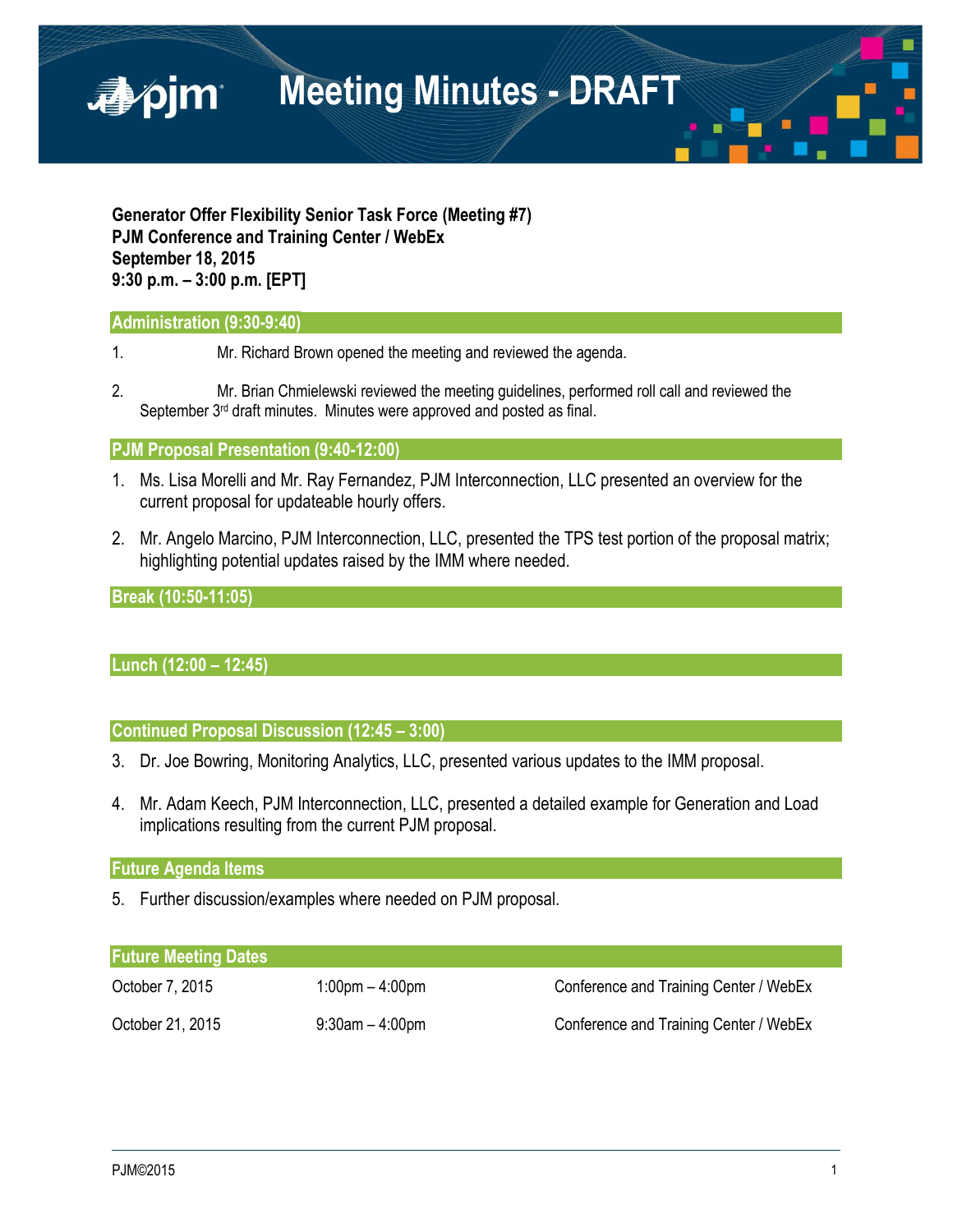# **Meeting Minutes - DRAFT**

#### **In-Person Attendees**

■pim

Brown, Rich (Facilitator) **PJM Interconnection** Not Applicable Chmielewski, Brian (Secretary) PJM Interconnection Not Applicable Not Applicable Borgatti, Michael **Gabel & Associates** Capel & Associates Not Applicable Not Applicable<br>
Scarpignato, David Calpine Energy Services, L.P. Contraction Owner Calpine Energy Services, L.P. Whitehead, Jeffrey **Direct Energy Business Marketing, LLC** Other Supplier Price, Ruth Div. of the Public Advocate of State of Delaware End User Customer Benchek, Jim **FirstEnergy Solutions Corp.** Transmission Owner<br>Fitch. Neal **FirstEngle Corp.** GenOn Energy Management. LLC (RESI) None GenOn Energy Management, LLC (RESI) None Foladare, Kenneth **IMG Midstream LLC** Generation Owner Bowring, Joe **Monitoring Analytics** Not Applicable Not Applicable Cerchio, Gerard **Monitoring Analytics** Not Applicable Not Applicable Josyula, Siva **Monitoring Analytics** Monitoring Analytics Not Applicable Lieberman, Steven **Connecter Cooperative** Clectric Cooperative Electric Distributor<br>
Griffiths. Dan **Clectric Cooperative** Consumer Advocate **Connecte Clectric Distributor**<br>
Old Dominion Electric Cooperative Connecte Not A PA Office of Consumer Advocate Not Applicable O'Connell, Robert **Main Line Electricity Market Consultants**, LLC Not Applicable Antonelli, Diane **PJM Interconnection, LLC** Not Applicable Ciabattoni, Joe **PJM Interconnection, LLC** Not Applicable Not Applicable<br>Disciullo. Nicholas PJM Interconnection. LLC Disciullo, Nicholas **PJM** Interconnection, LLC Fereshetian, Damon **PJM Interconnection, LLC** Not Applicable Fernandez, Ray **PJM Interconnection, LLC** Not Applicable Ford, Adrien<br>Ford, Adrien **PJM Interconnection, LLC** Not Applicable Ford, Adrien **PJM** Interconnection, LLC Hartung, Dean **Not Applicable** PJM Interconnection, LLC Not Applicable Not Applicable Hauske, Thomas **PJM Interconnection, LLC** Not Applicable Hugee, Jacqulynn **PJM Interconnection, LLC** Not Applicable Keech, Adam PJM Interconnection, LLC Not Applicable Levitt, Andrew **PJM** Interconnection, LLC Marcino, Angelo **Not Applicable** PJM Interconnection, LLC Not Applicable Morelli, Lisa **Not Applicable** PJM Interconnection, LLC Not Applicable Shah, Vijay **PJM Interconnection, LLC** Not Applicable Shparber, Steve PJM Interconnection, LLC Not Applicable Stadelmeyer, Rebecca **PJM Interconnection, LLC**<br>
Strella, Lauren **Not Applicable**<br>
PJM Interconnection, LLC<br>
Not Applicable PJM Interconnection, LLC Ward, Michael **Not Applicable** PJM Interconnection, LLC Not Applicable Warshel, Kim **PJM Interconnection, LLC** Not Applicable

#### **In Attendance via WebEx / Conference Call**

Wong, Bryant **ABB Network Management** ABB Network Management Ondayko, Brock AEP Energy Partners, Inc. (AEP Gen Resources) Other Supplier Patten, Kevin **AEP Energy Partners, Inc. (AEP Gen Resources)** Other Supplier<br>Markiewicz, Cindy **Allegheny Energy Supply Company** Transmission Owner Markiewicz, Cindy **Allegheny Energy Supply Company** Libbos, Robin Allegheny Energy Supply Company, LLC Transmission Owner Liang-Nicol, Cecilia Allegheny Power (MonPwr Gen) Transmission Owner O'Connor, Siobhan American Municipal Power, Inc. Electric Distributor Fink, Sari **Americas Natural Gas Alliance** Not Applicable Not Applicable Leopold, Chris Appalachian Power Company (AEP Generation) Transmission Owner